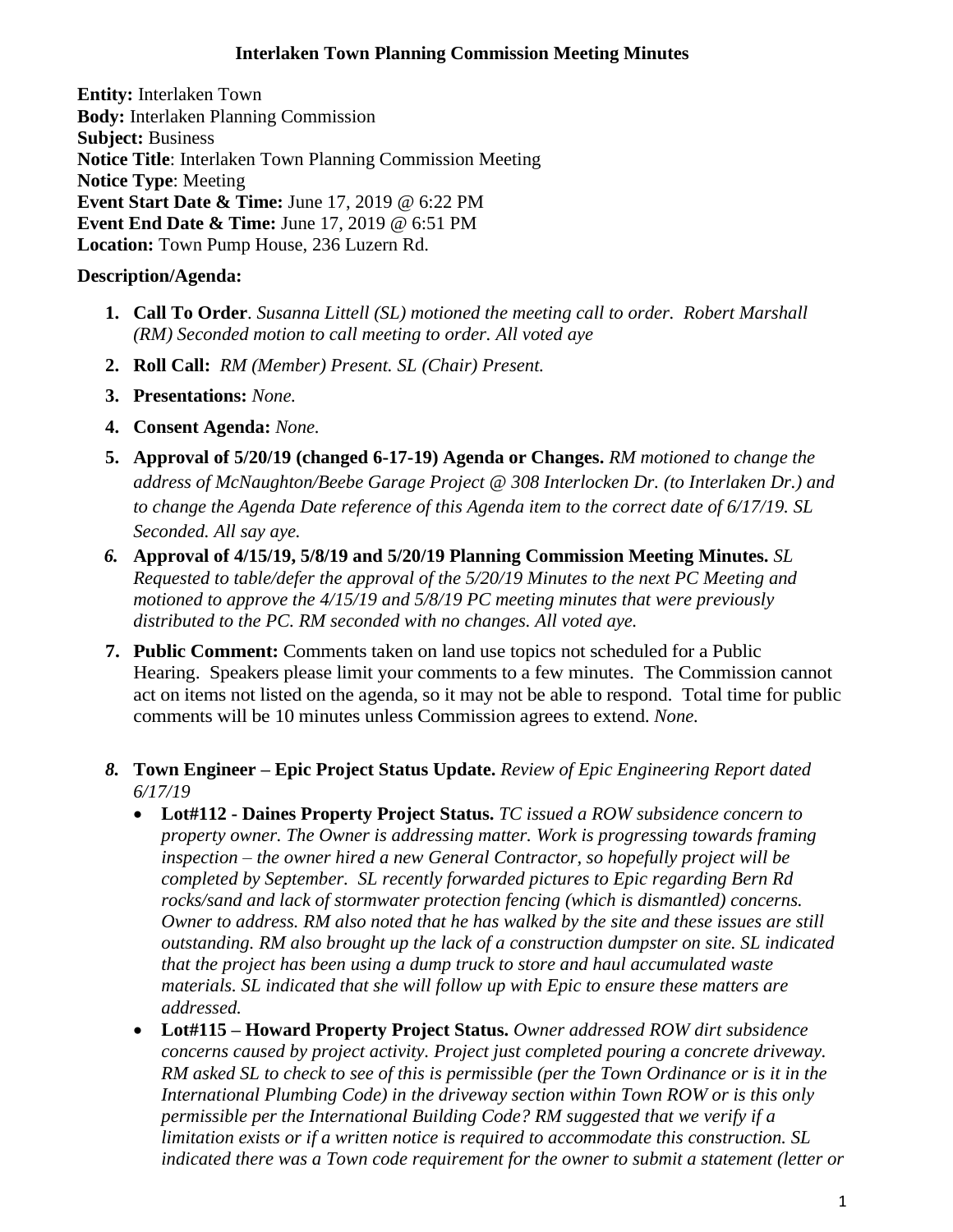*on the permit plans) that acknowledges the owner (at their own expense) will move/relocate/replace any structure constructed in town ROW, if/when the Town requires use of the ROW, but she thought this statement was generally only required for concrete retaining walls and not concrete or asphalt pavement. SL will add this as an action item to follow up on.* 

- **Lot# 218 – Frank Property Project Status.** *Owner has satisfactorily addressed revegetation concern identified on the East side of the property (sloped area) and will be issued the Final CO and Deposits returned to them (once they pay \$214.50 for additional Epic engineering fee regarding this matter).*
- **Lot# 11 - Sheldon Property Project Status.** *Grading Permit submitted (on behalf of the Southwick Property). PC reviewed initial submission and they are addressing Site Plan concerns (need for original grade, natural grade and final grades to be provided on the plan). RM mentioned that he thought they were also working on the required testing.*
- **Lot#12 - Southwick Property Project Status.** *SEE ABOVE COMMENT*
- **Lot #43 – Gladwin New Garage Project Status.** *Ready for final inspection.*
- **Lot# 214 - Post Construction-related Exposed Graded Areas Concern Status.** *Not Discussed.*
- **Lot#198 – New Ball Project Status.** *The TC conditionally approved Building Permit pending Epic's approval of all concerns. Epic waiting for Owner to address Structural drawing concerns and resubmit drawing(s), but a conditional permit can be issued for grading activities only). SL noted materials blown from staging area within road ROW and placed materials back on property and called property owner to inform him of matter and to request materials be secured. RM suggested they should follow established town procedures.*
- **Lot# 165 – New Borg Project Status.** *- Fireplace/Gas line (only) project. PC review is not required.*
- **Lot# 129 - New Wilcox Project Status.** *Started clearing & grubbing activities this week (today). RM noted no stormwater protection measures in place on property. RM requested that we inform Epic of this concern, as well as discuss when the required dumpster and portable toilet placement should be required for projects SL indicated the portable toilet should occur when workers are present, and the dumpster should be available as soon as construction debris piles begin to accumulate but recommended the PC should discuss this with Epic to clarify. Also, RM requested SL to check (with Epic) when the material /soil staging area is required to be established, but are required to conform to the area identified on the site plan.*
- **Other Projects -**
	- **McNaughton/Beebe Deck Project @ 308 Interlaken Dr.** *–SL clarified the original McNaughton project at this location entailed new decking (and windows replacement) construction activities (which passed their final inspection). This project will be removed from the Engineering Progress Report by the next PC meeting.*
	- **McNaughton/Beebe New Garage Project @ 308 Interlaken Dr.** *SL stated there is a new Building Permit project (Beebe-McNaughton Project) which entails the construction of a new garage (only). Fees have been paid to the Town Clerk. SL sent drawing to RM, which entails a simple 14' x 22' single story garage.*

*The PC has reviewed the plans submitted with their new Garage Construction Building Permit and only two (2) comments were identified for the owner to address, and these were forwarded to Epic. RM mentioned that due to the simplicity of the project, he recommended we make a motion for the PC to recomend TC conditionally approval of the project, pending Epic's approval that all plan review comments have been addressed by the owner. RM then made the motion for the PC to recommend TC conditional approve the Building Permit at their next meeting, pending the project successfully*